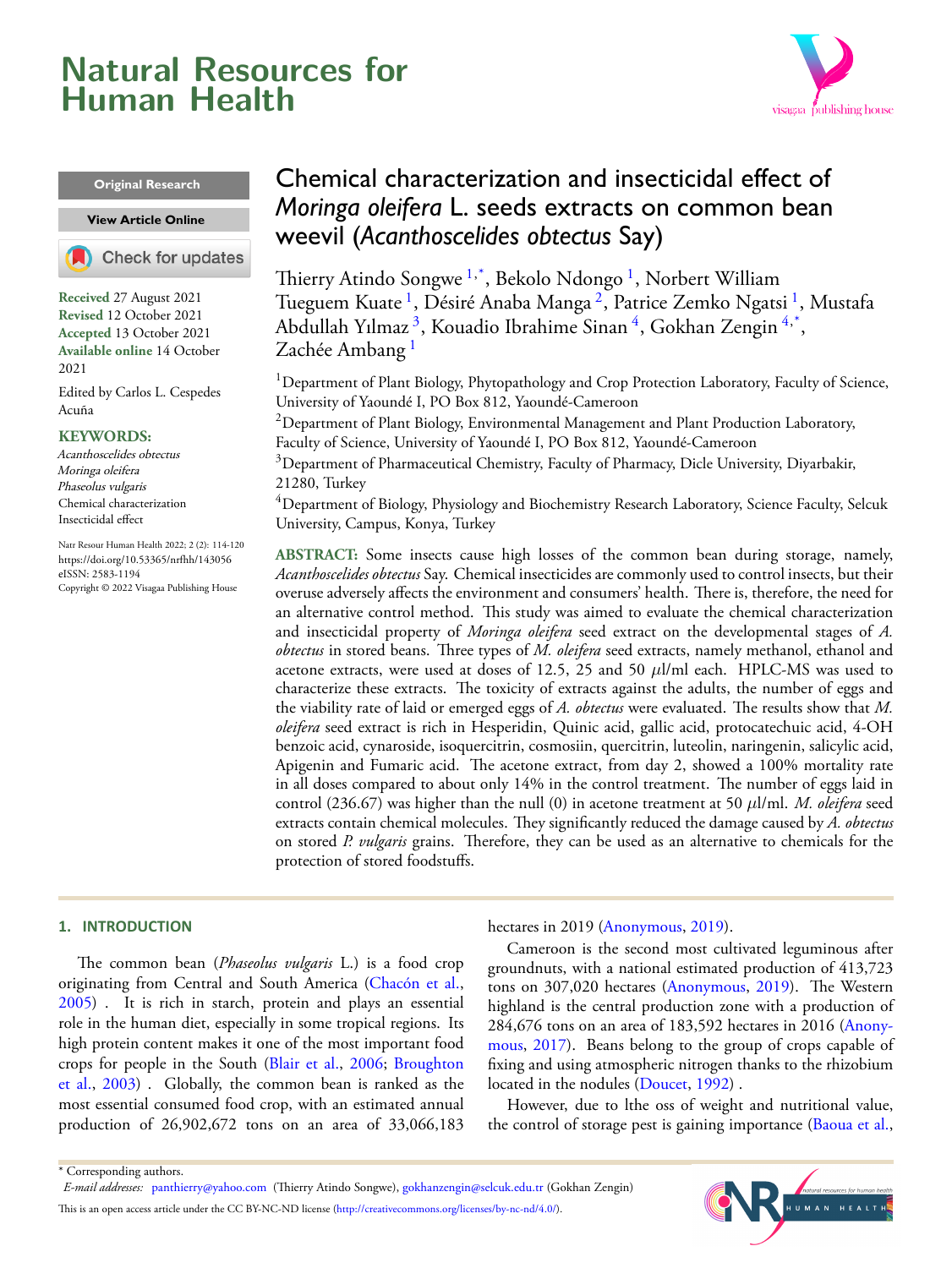[2015](#page-4-3); [Czembor et al.,](#page-5-3) [2015\)](#page-5-3). Insect pests are therefore the major constraint to seed storage, and among these storage pests of common beans, *Acanthoscelides obtectus* (Say) (Coleoptera: Chrysomelidae: Bruchinae), is a common pest on legumes especially common bean (*Phaseolus vulgaris* L.). Several papers have been reported a important yield loss with the pest infection([Hagstrum & W](#page-5-4), [2014;](#page-5-4) Savkovic' et al., [2019\)](#page-5-5).

In order to solve these problems and ensure food security, many countries are using synthetic pesticides. Though effective and easy to use, their intensive and uncontrollable use has many drawbacks([Salim](#page-5-6), [2011](#page-5-6)). These include; the appearance of resistant insect strains, consumer poisoning and environmental pollution([Belkebir](#page-4-4), [2018;](#page-4-4) [Guèye et al.,](#page-5-7) [2011](#page-5-7)). Faced with these nuisances, the need for friendly alternatives to human health and the environment is necessary. Therefore, plant extracts could present a solution in regulating insect pests of grains stocks([Oliveira et al.,](#page-5-8) [2020](#page-5-8); [Shah](#page-5-9) [et al.](#page-5-9), [2017;](#page-5-9) [Sherin](#page-5-10), [2018;](#page-5-10) [Sujatha et al.](#page-5-11), [2012\)](#page-5-11) . The antiparasitic activity of *Moringa oleifera* seeds has already been the subject of numerous studies, at the end of which it hasbeen identified with fungicidal ([Ayirezang et al.,](#page-4-5) [2020](#page-4-5)), bactericidal properties [\(Valarmathy et al.,](#page-5-12) [2010\)](#page-5-12), insecticidal properties([Ezeaku et al.,](#page-5-13) [2015](#page-5-13); [Oliveira et al.,](#page-5-8) [2020;](#page-5-8) [Shah](#page-5-9) [et al.](#page-5-9), [2017;](#page-5-9) [Sujatha et al.,](#page-5-11) [2012\)](#page-5-11). Given the biopesticide character of this plant, this study aimed to evaluate the chemical characterization and insecticidal effect of *Moringa oleifera* seed extracts on the developmental stages of *Acanthoscelides obtectus* in stored beans at different stages of its development.

## **2. MATERIAL AND METHODS**

## **2.1. Material**

#### *2.1.1 Plant material*

The plant materials used were seeds of *Moringa oleifera* obtained in the mokolo market situated in Yaoundé. The common "MEX 142" bean variety (small white bean) was obtained from the Institute of Agricultural Research for Development (IRAD).

#### *2.1.2 Insect material*

The insect populations of *Acanthoscelides obtectus* were reared in Polystyrene buckets under optimal conditions for their development (temperature 27 *◦*C; relative humidity 75% for 15 days) following the method described by Damerdji (2009).

#### *2.1.3 Chemical material*

The chemical material used in the experiment consisted of: Three extraction solvents: pure Acetone, Ethanol 90*◦* and Methanol (100% pure alcohol); and Chemical insecticide: SINOGRAIN 2% Dp with 20 g of pyrimiphos methyl as the active ingredient.

#### **2.2. Methods**

#### *2.2.1 PreparaƟon of organic extract*

Mature *Moringa oleifera* seeds were previously dried at room temperature for seven days in the laboratory. These seeds were then weighed and ground to obtain the powder. 500 g of seed powder were weighed and macerated in 2 litres of organic solvent and incubated for 72 hours([Stoll](#page-5-14), [1994\)](#page-5-14). The whole solvent + solute was filtered, and the filtrate obtained was concentrated with a rotary evaporator.

#### *2.2.2 Phytochemical analysis*

The chemical profiles of the studied extracts was determined by a Shimadzu brand LC-MS-8040 model tandem mass spectrometer. All analytical details were given in earlier paper([Yilmaz](#page-6-0), [2020](#page-6-0)). The detailed analytical parameters of the applied validated method were given in Appendix [A](#page-4-6) (**Table S1**).

#### *2.2.3 InsecƟcidal acƟvity*

2.2.3.1 **Collection and rearing of insects** Mass rearing was carried out on healthy common bean seeds (large red bean with white spots, black and white). After twenty days (time required for perfect oviposition), the rearing medium was sieved to remove all live and dead insects. The rest is then kept under the same conditions to allow a new generation of adult insects.

2.2.3.2 **In vivo evaluation of the insecticidal activity of the extracts** *In vivo* evaluation of the insecticidal effect of extracts was done at doses of 12.5, 25 and 50 *µ*l/ml each. Extracts were obtained by diluting the volumes of crude extracts in 1 ml of ethanol. In each jar, 15 *A. obtectus* adults were introduced in transparent polystyrene jars containing pre-weighed 50 common bean seeds of the MEX 142 variety. To these, different doses of *M. oleifera* seed extracts were added. The negative control jars, prepared under the same conditions, were treated only with ethanol (1 ml). A synthetic insecticide, SINOGRAIN 2% DP (20 g pyrimiphos methyl as the active ingredient), commonly used to control insect pests of stored grains, was used as a positive control. The jars were arranged and stored randomly at a photoperiod of 12/12 h.

The mortality rate was calculated by the following formula([Singh & Jakhmola,](#page-5-15) [2011\)](#page-5-15):

Mortality rate = (Number of dead insects / Total number of insects) x100

2.2.3.3 **Assessment of extract activity on egg-laying and emergence** The total number of laid eggs and the percentage of hatched eggs were counted. After the death of the insects introduced in different jars, the bean seeds were observed with a magnifying glass to count the eggs laid by the insects before their death. These seeds were then reintroduced into the same jars and kept until the new generation (F1) appeared. Once they had appeared, they were also counted. This allowed us to calculate the emergence rate following the formula used by [Singh and](#page-5-15) [Jakhmola](#page-5-15) [\(2011](#page-5-15)):

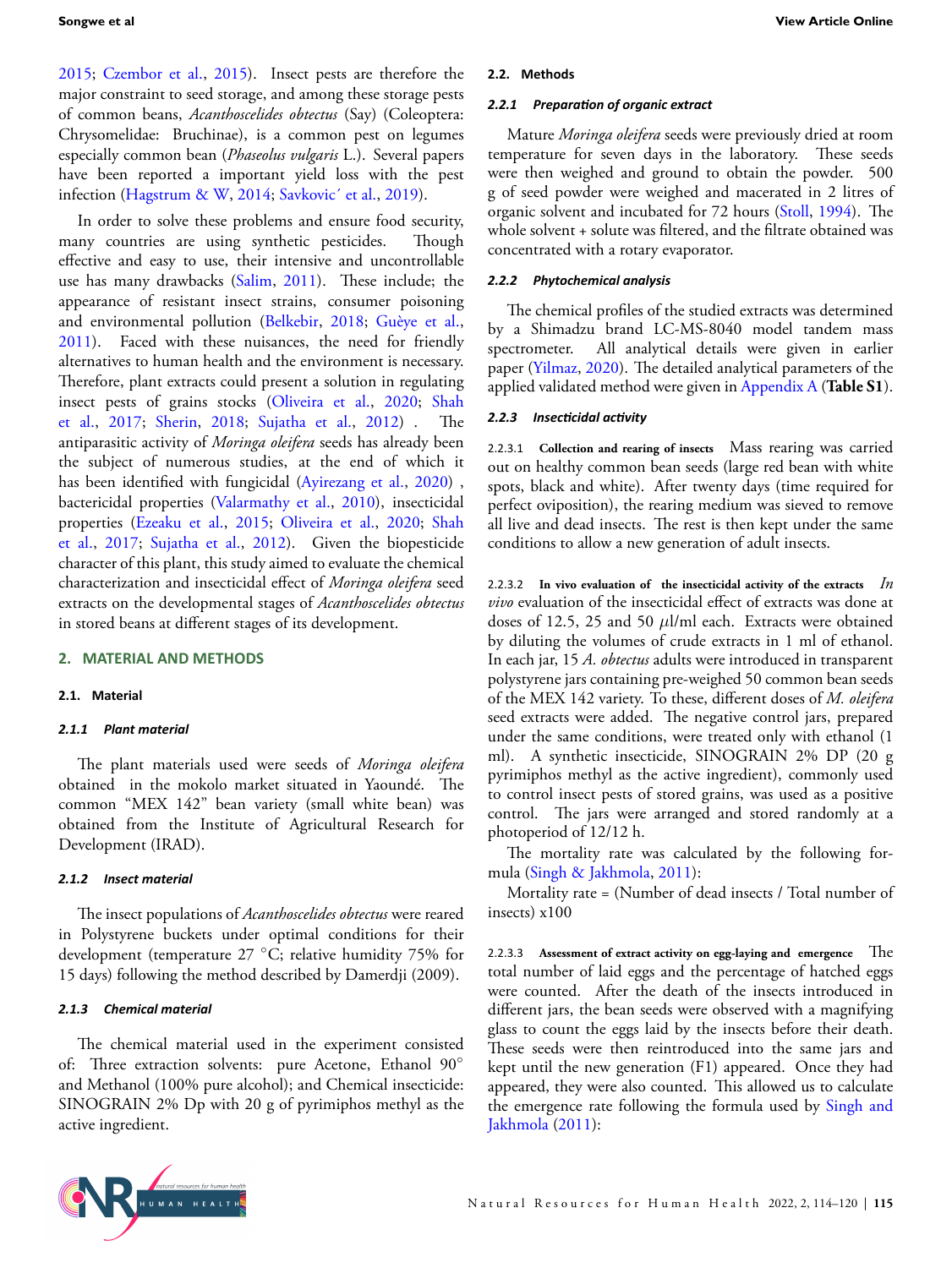$ER = ((AC-AT) / AC) \times 100$ 

Where ER = Emergence rate; AC = Number of adults emerged in control jars; AT = Number of adults emerged in the treated jars

## **2.3. StaƟsƟcal analysis**

The data were subjected to one-way analysis of variance (ANOVA) using SPSS version 16.0 software. The multiple comparisons of means were made at the 5% threshold using the Duncan MRT (Multiple Range Test).

#### **3. RESULTS**

#### **3.1. Phytochemical analysis**

The data collected of the three extracts' chemical composition and the concentration of specific molecules were presented in Table [1.](#page-3-0) It was noted that extraction solvent affected the chemical composition of extracts. For instance, 12 and 13 molecules were found in the methanol and ethanol extract, respectively. Remarkably, of the 53 molecules, none was found in the acetone extract. Fumaric acid and 4-OH benzoic acid levels were highest in the methanol extract (1.263 and 0.570, respectively), suggesting that methanol might be more suitable for obtaining fumaric acid, quinic acid and 4-OH benzoic acid.

## **3.2. Effect of** *M. oleifera* **seed extracts on the mortality rate of** *A. obtectus* **adults**

The survival of *A. obtectus* adults on the application of *M. oleifera* seed extracts is presented in Table [2.](#page-3-1) In general, adults of *A. obtectus* can survive for at least four days. However, the mortality rate was more pronounced in batches treated with *M. oleifera* extracts. The analysis of the mortality rate shows significant differences ( $P < 0.05$ ) between the treatments at the same concentrations. The increase in the mortality rate of treatment varies proportionally with the increase in concentration.

Methanol extract showed a higher mortality rate of 88.78%, 93.8% and 96.55% for the concentrations 12.5, 25 and 50 *µ*l/ml respectively on day 1. Contrarily, a low mortality rate of 7.80%, 13.94% and 60.6% was recorded in control on days 1, 2 and 3, respectively. Also, treatment with chemical insecticide had a mortality rate of 100% from the first day of treatment.

## **3.3. Effect of** *M. oleifera* **seed extracts on the egg-laying and emergence rate of** *A. obtectus* **adults**

Data in Table [3](#page-3-2) shows the number of eggs laid by *Acanthoscelides obtectus* adults and the emergence rate of the latter. In general, the different Moringa seed extracts significantly reduced egg-laying in *A. obtectus* adults and the emergence rate of *A. obtectus* lava (P < 0.05) compared to the negative control. However, the number of eggs laid decreased with an increased concentration of extract used. These rates vary from 236.67 % in control to 0.00 % in the acetone extract treatment at a dose of C3 (EA3). On the other hand, there was no significant difference between the results obtained with insecticidal treatment and the treatment with AE3, where no eggs were laid.

As concerns emergence rate, it decreased with an increase in the concentration of extracts used. Generally, no significant difference was observed in the control treatment (87.76 %), methanol extracts at a dose of C1 (ME1: 84.66 %) and ethanol extract at a dose of C1 (EE1: 84.39 %). Also, no significant difference was observed between treatments with insecticide and acetone at a dose of C3 (AE3), where no emerged insects were recorded

#### **4. DISCUSSION**

Three hundred gram of *Moringa oleifera* seeds extracted with methanol yielded 15.5 %, 19.1 % with acetone and 16.6 % with ethanol. The yield difference between the organic solvents is due to the solubility of the compounds, which depend on the properties of the solvent([Muhammad](#page-5-16) [et al.,](#page-5-16) [2013\)](#page-5-16). Furthermore, the high polarity of organic solvents (methanol, ethanol, and acetone) would bind to many compounds in *M. oleifera* seeds, thereby increasing the extraction yield [\(Muhammad et al.](#page-5-16), [2013\)](#page-5-16).

The toxicity results of *M. oleifera* seed extracts on *Acanthoscelides obtectus* show that its extracts influenced adult survival. This could be explained by the presence of secondary compounds in the extracts, such as Salicylic acid, Quinic acid, Hesperidin, Fumaric acid etc. According to [Boulogne and](#page-4-7) [Sciences du Vivant \[q-bio\]](#page-4-7) ([2011\)](#page-4-7), almost 116 molecules are identified to have insecticidal activity in plant extracts and the molecules most often responsible for this are terpenoids, alkaloids and phenolic compounds. However, the insecticide activity of organic extracts of *M. oleifera* is due to the biological activity of the compounds present in these extracts, which have an anti-nutritional effect and cause respiratory disorders. They inhibit nutrition and cause death and malformations in future generations of phytophagous insects [\(Carpinella et](#page-5-17) [al.,](#page-5-17) [2003\)](#page-5-17). The results of this work are similar to those of [Oliveira et al.](#page-5-8) [\(2020\)](#page-5-8). They showed that phytochemical analysis of water extract (WE) from *M. oleifera* seeds and watersoluble lectin (WSMoL) revealed the presence of biological active components in WE. With the application of wheat flour with WE or WSMoL, the extract exhibited toxix effect to *S. zeamais*. In another study conducted by [Ibrahim and](#page-5-18) [Aliyu](#page-5-18) [\(2014](#page-5-18)), the application with African nutmeg oil and moringa seed oil exhibited the lowest hole number in the cowpea seeds. Moreover, [Ouedraogo et al.](#page-5-19) [\(2016](#page-5-19)) showed that *Ocimum gratissimum* oil at the dose of 75 *µ*l causes 80% mortality of *Sitophilus zeamais* adults within 24h compared to 99.5% when 100 *µ*l of *Cimbopogon nardus* essential oil is used for 72h. After the application of 50 *µ*l of *O. gratissimum* oil for 48 h on the adults of *Rhyzopertha dominica*, the mortality rate was 100%.

The insects were able to lay eggs during the experimental period. This was observed from the presence of eggs in control and some treated jars. However, the significant differences (P < 5%) observed between the treated and control jars showed that the extracts influenced the laying of eggs. This result can

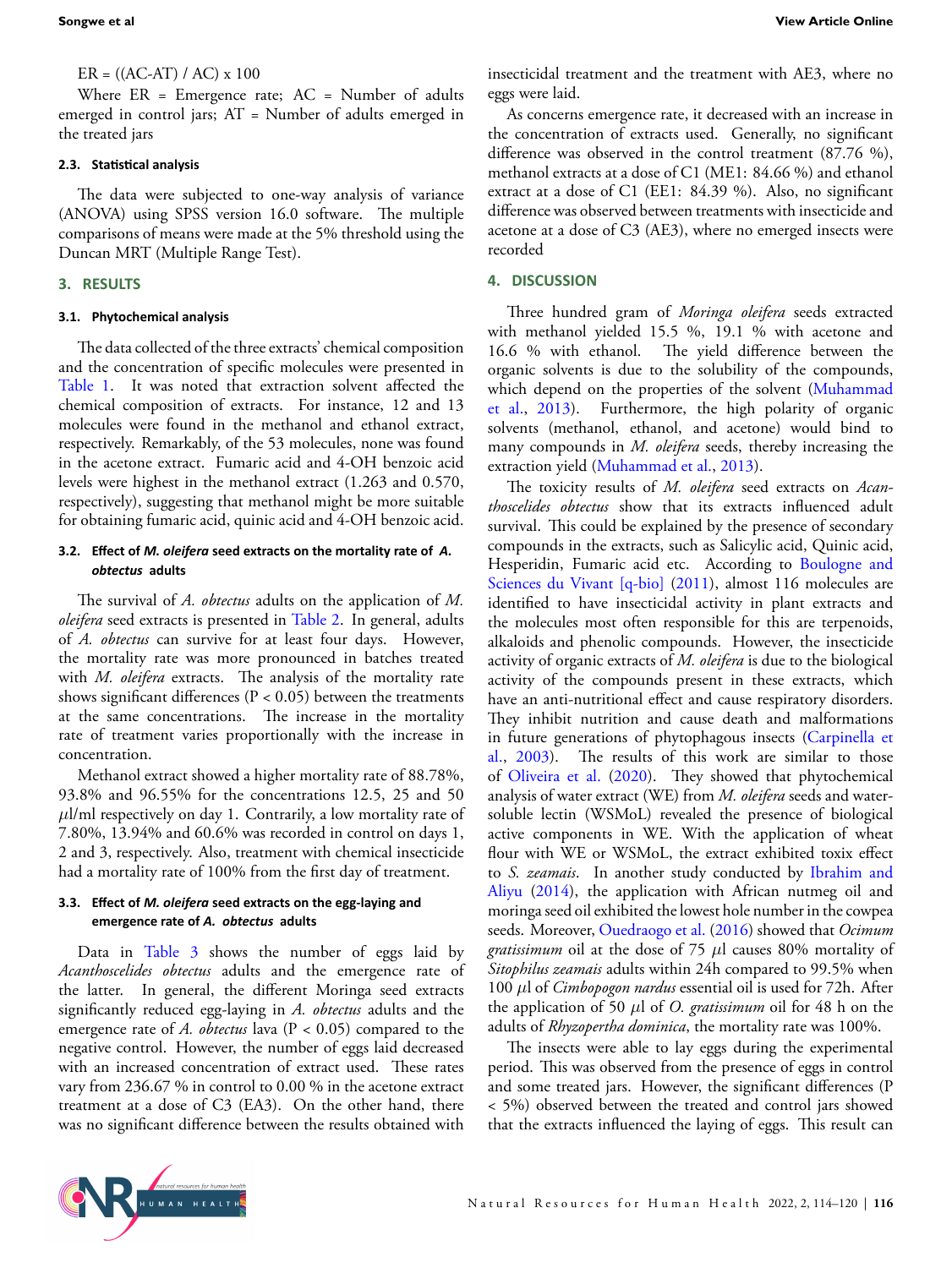## <span id="page-3-0"></span>**Table 1**

Chemical composition of the tested extracts (mg/g extract)

| Chemical            | Methanol | Acetone | Ethanol | Chemical class | <b>Biological activity</b>                                                                       | Reference                                                 |
|---------------------|----------|---------|---------|----------------|--------------------------------------------------------------------------------------------------|-----------------------------------------------------------|
| compounds           |          |         |         |                |                                                                                                  |                                                           |
| Hesperidin          | 0.006    | nd      | 0.009   | Flavonoid      | Fungicide and insecticide                                                                        | Ilboudo et al. $(2016)$ ;<br>Kopustinskiene et al. (2020) |
| Quinic acid         | 0.933    | nd      | 0.297   | Phénolic acid  | Insecticide                                                                                      | El-Kady et al. (2010)                                     |
| Fumaric acid        | 1.263    | nd      | 0.153   | Organic acid   | Nd                                                                                               | Nd                                                        |
| Gallic acid         | 0.014    | nd      | 0.013   | Phénolic acid  | Fungicide                                                                                        | Dang-Minh-Chanh et al.<br>(2013)                          |
| Protocatechuic acid | 0.051    | nd      | 0.020   | Phénolic acid  | Fungicide                                                                                        | Nguyen et al. (2014)                                      |
| 4-OH Benzoic acid   | 0.570    | nd      | 0.207   | Phénolic acid  | Nd                                                                                               | Nd                                                        |
| Cynaroside          | nd       | nd      | 0.012   | Flavone        | Fungicide                                                                                        | Amoroso et al. (2021)                                     |
| isoquercitrin       | 0.037    | nd      | 0.017   | Flavonol       | Fungicide                                                                                        | Buśko et al. (2014)                                       |
| Cosmosiin           | nd       | nd      | 0.003   | Flavonoid      | Nd                                                                                               | Nd                                                        |
| Quercitrin          | 0.089    | nd      | 0.077   | Flavonol       | Fungicide                                                                                        | Buśko et al. (2014)                                       |
| Luteolin            | 0.003    | nd      | 0.002   | Flavone        | Fungicide                                                                                        | Buśko et al. (2014)                                       |
| Naringenin          | 0.002    | nd      | nd      | Flavonoid      | Fungicide                                                                                        | Buśko et al. (2014)                                       |
| Apigenin            | 0.001    | nd      | 0.001   | Flavonoid      | Fungicide                                                                                        | Buśko et al. (2014)                                       |
| Salicylic acid      | 0.030    | nd      | 0.010   | Phénolic acid  | Fungicide, insecticide, growth<br>hormoneand stimulator of the<br>natural defenses of the plant. | Dieryckx et al. (2015); Ola<br>(2016)                     |

nd: not détermined

## <span id="page-3-1"></span>**Table 2**

Effect of *Moringa oleifera* seed extracts on the mortality rate of *Acanthoscelides obtectus* adults

|                      | Mortality rate per day (%) |                      |                      |
|----------------------|----------------------------|----------------------|----------------------|
| <b>Treatments</b>    | Day 1                      | Day 2                | Day $3$              |
| Control              | $7.80^h \pm 1.25$          | $13.94^d \pm 0.76$   | $60.6^d \pm 2.91$    |
| ME1                  | $88.78^e \pm 1.07$         | $94.43^b \pm 1.46$   | $100^a \pm 00$       |
| ME2                  | $93.8^c \pm 1.08$          | $100^a \pm 00$       | $100^a \pm 00$       |
| ME3                  | $96.55^b \pm 0.35$         | $100^a \pm 00$       | $100^a \pm 00$       |
| EE1                  | $82.07^g \pm 1.92$         | $86.17^c \pm 0.84$   | $93.33^{c} \pm 00$   |
| EE2                  | $86.83^{f} \pm 0.47$       | $93.88^{b} \pm 0.96$ | $95.33^{b} \pm 1.73$ |
| EE3                  | $90.87^d \pm 0.31$         | $97.77^b \pm 0.35$   | $100^a \pm 00$       |
| AE1                  | $88.22^{ef} + 0.19$        | $100^a \pm 00$       | $100^a \pm 00$       |
| AE2                  | $91.11^d \pm 1.92$         | $100^a \pm 00$       | $100^a \pm 00$       |
| AE3                  | $96.37^{b} \pm 0.19$       | $100^a \pm 00$       | $100^a \pm 00$       |
| Chemical insecticide | $100^a \pm 00$             | $100^a \pm 00$       | $100^a \pm 00$       |
| Means                | $83.85^a \pm 25.72$        | $91.67^a \pm 25.83$  | $95.39^a \pm 11.76$  |

The same letter markings indicate insignificantdifferences, and markings with different letters have significant differencesat the level of p  $\leq 0.05$  (Duncan test). ME: methanol extract; EE: ethanolextract; AE: acetone

## <span id="page-3-2"></span>**Table 3**

Variation in the number of eggs laid by *Acanthoscelides obtectus* adults and their viability rate according to the different treatments

| <b>Treatments</b>    | Number of eggs laid  | Emergence rate (%)    |
|----------------------|----------------------|-----------------------|
| Control              | $236.67^a \pm 9.6$   | $87.76^a \pm 4.7$     |
| ME1                  | $56.67^c \pm 3.05$   | $84.66^a \pm 2.48$    |
| ME <sub>2</sub>      | $23^e \pm 2.64$      | $73.62^{ab} \pm 6.02$ |
| ME3                  | $2.66^g \pm 0.57$    | $17.77^c \pm 13.47$   |
| EE1                  | $79^b \pm 3.6$       | $84.39^a \pm 1.09$    |
| EE2                  | $35.667^d \pm 2.52$  | $80.27^{ab} \pm 3.66$ |
| EE3                  | $9.33^{f} \pm 2.31$  | $65.28^{b} \pm 16.83$ |
| AE1                  | $51.67^c \pm 1.53$   | $82.03^{ab} \pm 5.72$ |
| AE2                  | $14.33^{f} \pm 3.21$ | $79.34^{ab} \pm 3.48$ |
| AE3                  | $0^g \pm 00$         |                       |
| Chemical insecticide | $0^g \pm 00$         | $\overline{a}$        |

The same letter markings indicate insignificantdifferences, and markings with different letters have significant differencesat the level of p  $\leq$ 0.05 (Duncan test). ME: methanol extract; EE:ethanol extract; AE: acetone

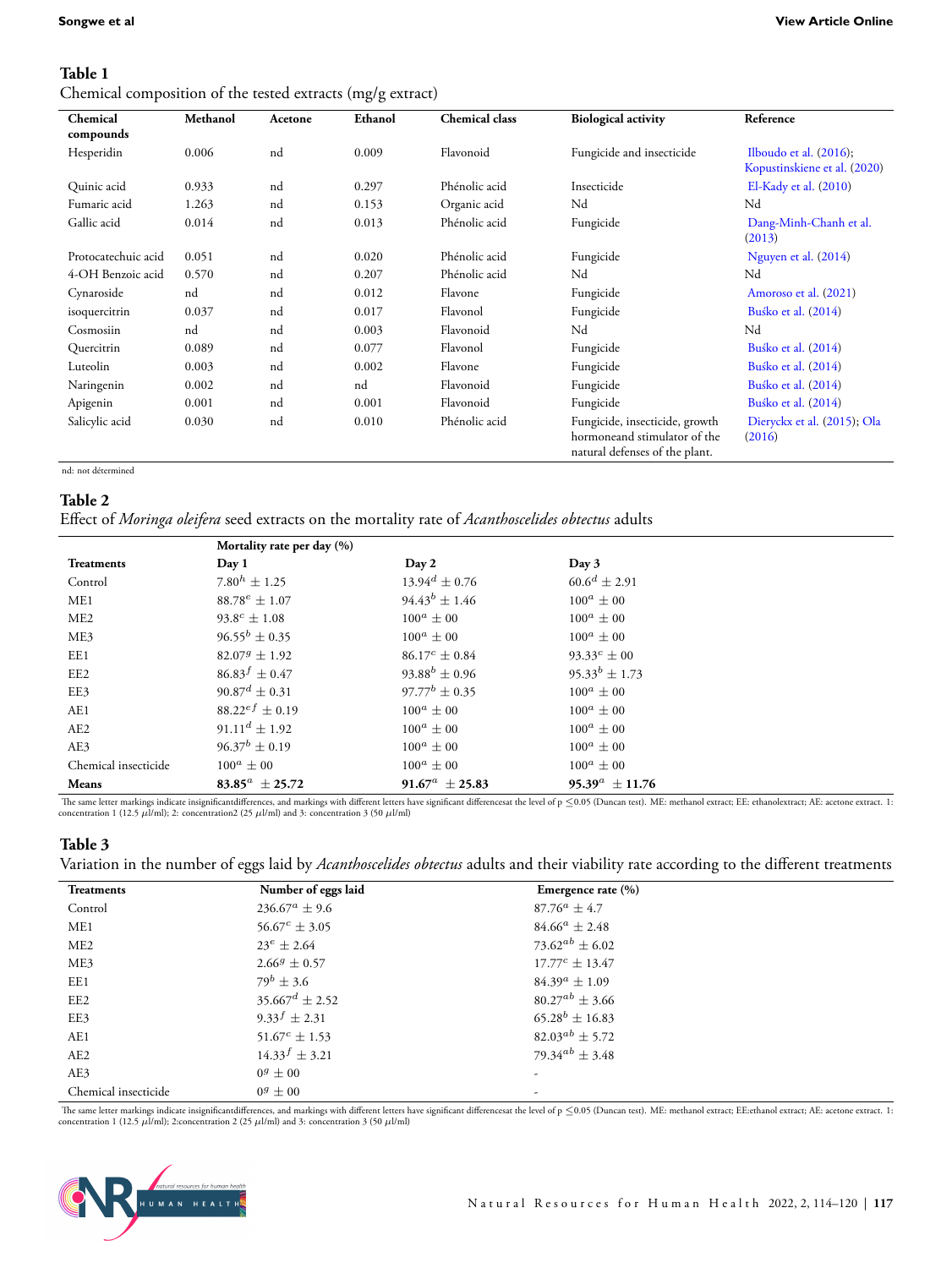be explained because the seed extracts' toxicity at these doses would have prevented the adults from laying eggs before dying. This phenomenon is confirmed by the emergence rate where a low appearance of individuals was observed in the treated batches compared to the untreated batches. This result could be explained by the fact that the extracts caused the insects' early death, reducing egg-laying by the females or the non-viability of the eggs laid. The results are similar to those of [Sherin](#page-5-10) ([2018\)](#page-5-10), who obtained 84.64% of oviposition in the control batches with little or no oviposition treated with *M. oleifera*, *Simmondsia chinensis* and *Prunus dulcis* oil at 25, 30 and 35% concentrations.

In the presence of Moringa extract, the emergence of F1 individuals of A. obtectus showed a decrease in the number of emerged individuals with an increase in the doses of Moringa oil applied. The maximum reduction was observed at a dose of 50*µ*l/ml. This decrease in emerged individuals could be due to a reduction in gas exchange between the *A. obtectus* larva and the medium, increasing with the concentration. These results agree with those of [Wahedi et al.](#page-5-28) [\(2013](#page-5-28)) who showed that neem seed extract significantly prevented the emergence of F1 adults of *C. maculatus,* and no subsequent weight loss was made due to pests. Moreover, [Sherin](#page-5-10) ([2018\)](#page-5-10) obtained a maximum reduction (100%) in the emergence of *Callosobruchus maculatus* F1 for concentrations of 25, 30 and 35% of Jojoba, Moringa, Fenugreek and *sweet al*mond oils. [Woguem](#page-6-1) [\(2017](#page-6-1)) obtained complete inhibition of F1 emergence of *A. obtectus* with a dose of 1.6*µ*l/g of *Mondia whitei* essential oil and 0.64*µ*l/g of *Echinops giganteus* essential oil.

## **5. CONCLUSION**

This work has demonstrated the biopesticidal potential of *M. oleifera* extracts against *Acanthocelides obtectus* in stored .*vulgaris*. It also presented the substances present in the extracts of *M*. *oleifera* seeds that could be responsible for its biopesticidal activity and their effect on the viability and multiplication of *A*. *obtectus* in natural conditions. However, the results obtained show that the substances contained in *M. oleifera* seed extracts are likely to reduce the infestation of common bean seeds in storage by the pest *A. obtectus*. Therefore, it is clear that using *M. oleifera* seeds from 25 *µ*l/ml in the control of *A. obtectus* is an alternative to chemical control.

## **CONFLICTS OF INTEREST**

Given his role as Associate Editor, Gokhan Zengin has not been involved and has no access to information regarding the peer review of this article. Full responsibility for the editorial process for this article was delegated to Co-Editor Carlos L. Cespedes Acuña. There is no conflict of interest among the authors or any other person.

## **ACKNOWLEDGMENTS**

Authors are thankful to the members of the Laboratory of Plant Biotechnology and Environment, Plant Pathology and Protection Research Unit of the Department of Plant Biology and Physiology, Faculty of Science, University of Yaoundé I for providing laboratory facilities.

### **ORCID**

| Thierry Atindo Songwe         | 0000-0001-5618-0192 |
|-------------------------------|---------------------|
| Bekolo Ndongo                 | 0000-0002-2479-8382 |
| Norbert William Tueguem Kuate | 0000-0002-3591-0085 |
| Désiré Anaba Manga            | 0000-0002-0534-1600 |
| Patrice Zemko Ngatsi          | 0000-0001-6416-4918 |
| Mustafa Abdullah Yılmaz       | 0000-0002-4090-7227 |
| Kouadio Ibrahime Sinan        | 0000-0002-5165-6013 |
| Gokhan Zengin                 | 0000-0001-6548-7823 |
| Zachée Ambang                 | 0000-0003-2133-3130 |

#### <span id="page-4-6"></span>**A. APPENDIX. SUPPLEMENTARY DATA**

Supplementary data to this article can be found online at ht tps://doi.org/10.53365/nrfhh/143056.

## **AUTHOR CONTRIBUTIONS**

TAS, NB - Research concept and design, WNKT - Collection and/or assembly of data, WNKT, DMA, MAY, KIS - Data analysis and interpretation, DMA, PNZ, MAY, KIS - Writing the article, PNZ, GZ, ZA - Critical revision of the article, GZ, ZA - Final approval of the article.

## **REFERENCES**

- <span id="page-4-8"></span>Amoroso, V.B., Mendez, A.R., Junio, H.A., Molino, R.J.E., Pescadero1, I.R., Villalobos, A.P., 2021. Characterization of a natural fungicide from an indigenous plant Tasmannia piperita (hook.f.) Miers extract: stability, metabolomics, and in silico studies. Philippine Journal of Science. 150(2), 355–370.
- <span id="page-4-2"></span>Anonymous., 2017. Annuaire statistique du secteur agricole du Cameroun,. .
- <span id="page-4-1"></span>Anonymous., 2019. <http://www.fao.org/faostat/en>. Date accessed: September 2021
- <span id="page-4-5"></span>Ayirezang, F.A., Azumah, B.K., Achio, S., 2020. Effects of Moringa oleifera leaves and Seeds Extracts against Food Spoilage Fungi. Advances in Microbiology. 10, 27–38. [https://doi.org/10.4236/aim](https://doi.org/10.4236/aim.2020.101003) [.2020.101003](https://doi.org/10.4236/aim.2020.101003)
- <span id="page-4-3"></span>Baoua, I.B., Amadou, L., Abdourahmane, M., Bakoye, O., Baributsa, D., Murdock, L.L., 2015. Grain storage and insect pests of stored grain in rural Niger. Journal of Stored Products Research. 64, 8–12. [https://](https://doi.org/10.1016/j.jspr.2015.04.007) [doi.org/10.1016/j.jspr.2015.04.007](https://doi.org/10.1016/j.jspr.2015.04.007)
- <span id="page-4-4"></span>Belkebir, S., 2018. Évaluation de l'effet insecticide, sur les pucerons, de l'extrait aqueux de feuille et fleur de Moringa oleifera Lam.
- <span id="page-4-0"></span>Blair, M.W., Muñoz, C., Garza, R., Cardona, C., 2006. Molecular mapping of genes for resistance to the bean pod weevil (Apion godmani Wagner) in common bean. Theoretical and Applied Genetics. 112, 913–923. [https://doi.org/10.1007/s00122-005-0195](https://doi.org/10.1007/s00122-005-0195-9) [-9](https://doi.org/10.1007/s00122-005-0195-9)
- <span id="page-4-7"></span>Boulogne, I., Sciences du Vivant [q-bio]., 2011. Evaluation du potentiel insecticide et antifongique sur Acromyrmex octospinosus (Reich) d'une sélection de plantes à usages ethnopharmacologiques TRAMIL.

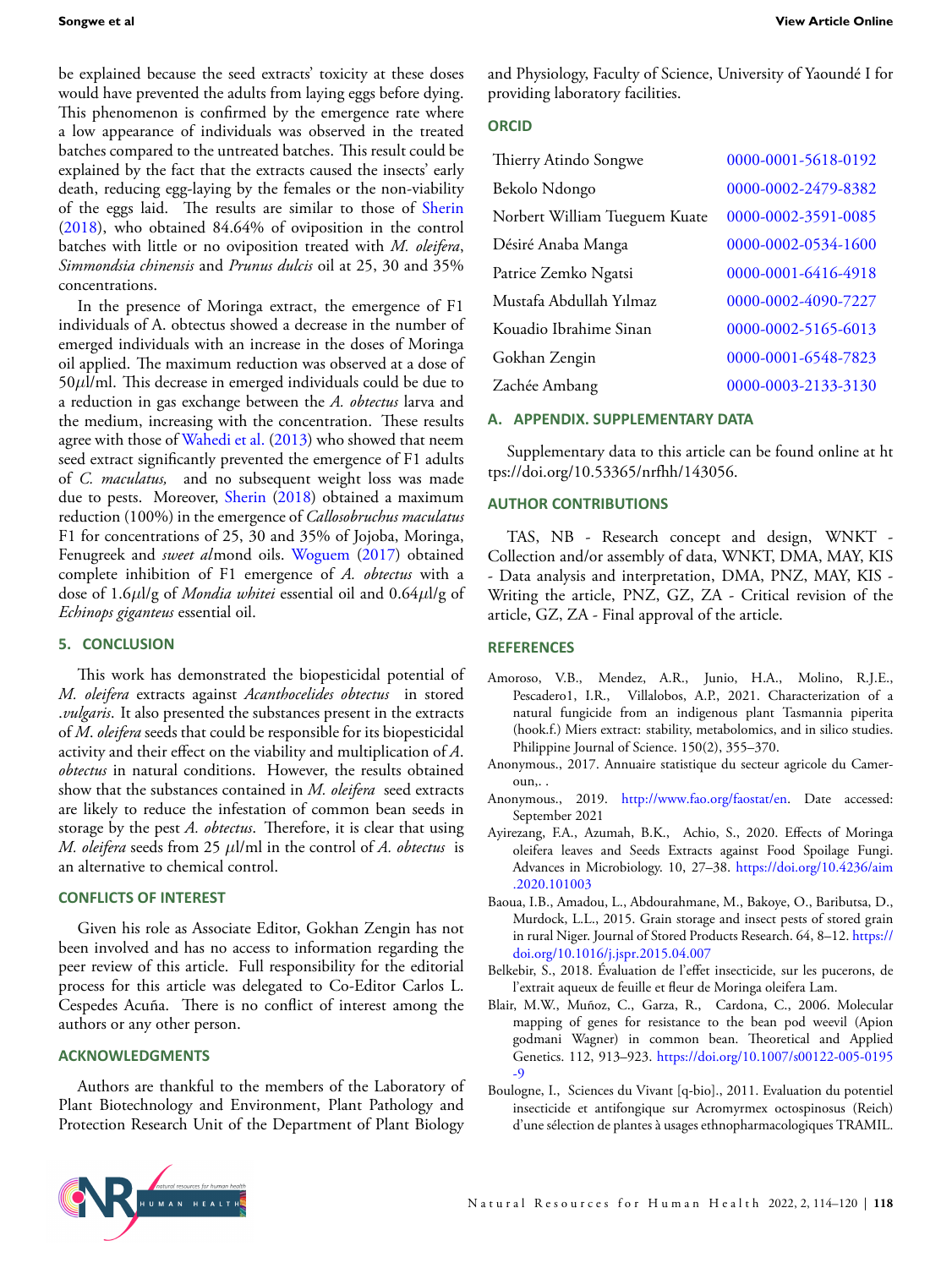. <https://hal.inrae.fr/tel-02810978/document>

- <span id="page-5-1"></span>Broughton, W.J., Hernandez, G., Blair, M.W., Beebe, S., Gepts, P., Vanderleyden, J., 2003. Beans (Phaseolus spp.) Model Food Legumes. Plant and Soil. 252, 55–128. [https://doi.org/10.1023/A:](https://doi.org/10.1023/A:1024146710611) [1024146710611](https://doi.org/10.1023/A:1024146710611)
- <span id="page-5-25"></span>Buśko, M., Góral, T., Ostrowska, A., Matysiak, A., Walentyn, Perkowski, J., 2014. The Effect of Fusarium Inoculation and Fungicide Application on Concentrations of Flavonoids (Apigenin, Kaempferol, Luteolin, Naringenin, Quercetin, Rutin, Vitexin) in Winter Wheat Cultivars. American Journal of Plant Sciences. 5, 3727–3736. <http://dx.doi.org/10.4236/ajps.2014.525389>
- <span id="page-5-17"></span>Carpinella, C., Defago, T., Valladares, G., Palacios, M., 2003. Antifeedant and insecticide properties of alimonoid from Melia azedarach (Meliaceae) with potential use for pest management. Journal of Agricultural and Food Chemistry. 51, 369–374. [https://doi.org/10](https://doi.org/10.1021/jf025811w) [.1021/jf025811w](https://doi.org/10.1021/jf025811w)
- <span id="page-5-0"></span>Chacón, M.I., Pickersgill, S.B., Debouck, D.G., 2005. Domestication patterns in common bean (Phaseolus vulgaris L.) and the origin of the Mesoamerican and Andean cultivated races. Theoretical and Applied Genetics. 110, 432–444. [https://doi.org/10.1007/s00122-004-1842](https://doi.org/10.1007/s00122-004-1842-2) [-2](https://doi.org/10.1007/s00122-004-1842-2)
- <span id="page-5-3"></span>Czembor, E., Stepien, L., Waskiewicz, A., 2015. Effect of environmental factors on Fusarium species and associated mycotoxins in maize grain grown in Poland. PloS One. 10, e0133644. [https://doi.org/10.1371/](https://doi.org/10.1371/journal.pone.0133644) [journal.pone.0133644](https://doi.org/10.1371/journal.pone.0133644)
- <span id="page-5-23"></span>Dang-Minh-Chanh, N., Dong-Jun, S., Hyang-Burm, L., In-Seon, K., Kil-Yong, K., Ro-Dong, P., Woo-Jin, J., 2013. Antifungal activity of gallic acid purified from Terminalia nigrovenulosa bark against Fusarium solani. Microbial Pathogenesis. 56, 8–15. [https://doi.org/10.1016/](https://doi.org/10.1016/j.micpath.2013.01.001) [j.micpath.2013.01.001](https://doi.org/10.1016/j.micpath.2013.01.001)
- <span id="page-5-26"></span>Dieryckx, C., Gaudin, V., Dupuy, J.W., Bonneu, M., V, G., D, J., 2015. Beyond plant defense: insights on the potential of salicylic and methylsalicylic acid to contain growth of the phytopathogen Botrytis cinerea . Plant Science. 6, 859. [https://doi.org/10.3389/fpls](https://doi.org/10.3389/fpls.2015.00859) [.2015.00859](https://doi.org/10.3389/fpls.2015.00859)
- <span id="page-5-2"></span>Doucet, R., 1992. La Science Agricole: Climat, Sol et Population végétale du Québec. Deuxième édition revue,. , pp. 653–653.
- <span id="page-5-22"></span>El-Kady, A.M.A., Mohamed, A.I., Mohamady, A.H., 2010. Insecticidal activity of citric acid and its soluble powder formulations against Aphis craccivora under laboratory conditions. Egyptian Academic Journal Biological Science; F. Toxicology and pest control. 2(1), 7–12. [https://](https://dx.doi.org/10.21608/eajbsf.2010.17457) [dx.doi.org/10.21608/eajbsf.2010.17457](https://dx.doi.org/10.21608/eajbsf.2010.17457)
- <span id="page-5-13"></span>Ezeaku, P.I., Ndubuaku, U.M., Ndubuaku, T.C.N., Ike, E., Ikemefuna, P., 2015. Effects of Moringa oleifera leaf extract on morphological and physiological growth of cassava and its efficacy in controlling Zonocerus variegatus. African Journal of Biotechnology. 14(32), 2494–2500. <https://doi.org/10.5897/AJB2015.14534>
- <span id="page-5-7"></span>Guèye, M.T., Seck, D., Wathelet, J.P., Lognay, G., 2011. Lutte contre les ravageurs des stocks de céréales et de légumineuses au Sénégal et en Afrique occidentale: synthèse bibliographique. Biotechnol. Agron. Soc. Environ. 15(1), 183–194.
- <span id="page-5-4"></span>Hagstrum, D., W, F.P., 2014. Modern stored-product insect pest management. Journal of Plant Protection Research. 54, 205–210. <https://doi.org/10.2478/jppr-2014-0031>
- <span id="page-5-18"></span>Ibrahim, N.D., Aliyu, S.M., 2014. Evaluation of plant seed oil and bitter leaf powder for their repellency and control of cowpea beetle (Callosobruchus maculatus Fab.) (Coleoptera: Bruchidae) in stored cowpea. Research Journal of Agriculture and Environmental Management. 3(8), 370–375.
- <span id="page-5-20"></span>Ilboudo, O., Bonzi, S., Tapsoba, I., Somda, I., Bonzi-Coulibaly, Y.L., 2016. In vitro antifungal activity of flavonoid diglycosides of Mentha piperita and their oxime derivatives against two cereals fungi. Comptes

Rendus Chimie. 19, 857–862. [https://doi.org/10.1016/j.crci.2015](https://doi.org/10.1016/j.crci.2015.11.023) [.11.023](https://doi.org/10.1016/j.crci.2015.11.023)

- <span id="page-5-21"></span>Kopustinskiene, D.M., Jakstas, V., Savickas, Bernatoniene, J., 2020. Flavonoids as Anticancer Agents. Nutrients. 12(2), 457. [https://](https://doi.org/10.3390/nu12020457) [doi.org/10.3390/nu12020457](https://doi.org/10.3390/nu12020457)
- <span id="page-5-16"></span>Muhammad, Z., Sadia, H., Komal, R., Nasir, R., Muhammad, R., Zia-Ul-Haq, M., Vincenzo, D.F., 2013. Antioxidant potential and oil composition of Callistemon viminalis leaves. Scientific World Journal. 2013, 489071. <https://doi.org/10.1155/2013/489071>
- <span id="page-5-24"></span>Nguyen, X.H., Naing, K.W., Lee, Y.S., Moon, J.H., Lee, J.H., Kim, K.Y., 2014. Isolation and characteristics of protocatechuic acid from Paenibacillus elgii HOA73 against Botrytis cinerea on strawberry fruits. Journal of Basic Microbiology. 54, 1–10. [https://doi.org/10](https://doi.org/10.1002/jobm.201400041) [.1002/jobm.201400041](https://doi.org/10.1002/jobm.201400041)
- <span id="page-5-27"></span>Ola, S.M.A., 2016. Effect of salicylic acid and its mixtures with three insecticides on some cotton insect pests. Thesis of master degree,. , pp. 89–89.
- <span id="page-5-8"></span>Oliveira, S.P.A.D., Agra-Neto, C.A., Pontual, V.E., Lima, T.D.A., Cruz, V., Melo, C.K.D., Oliveira, R.K.D., Coelho, S.A., Ferreira, B.B.C.L., Soares, A.R.A., Napoleão, L.A.L., Paiva, H.T., P, G.M., 2020. Evaluation of the insecticidal activity of Moringa oleifera seed extract and lectin (WSMoL) against Sitophilus zeamais. Journal of Stored Products Research. 87, 101615. [https://doi.org/](https://doi.org/10.1016/j.jspr.2020.101615) [10.1016/j.jspr.2020.101615](https://doi.org/10.1016/j.jspr.2020.101615)
- <span id="page-5-19"></span>Ouedraogo, I., Sawadogo, A., &dakouo, D.C.N.R., 2016. Evaluation de la toxicité des huiles essentielles de Cymbopogon nardus (L) et Ocimum gratissimum (L) contre Sitophilus zeamais Motsch et Rhyzopertha dominica F, les principaux insectes nuisibles au maïs en stockage. International Journal of Biological and Chemical Sciences. 10(2), 695–705. <https://doi.org/10.4314/ijbcs.v10i2.20>
- <span id="page-5-6"></span>Salim, M.M., 2011. Evaluation de l'effet insecticide et de la persistance des huiles essentielles de Callistemon viminalis G Don, de Xylopia aethiopica Dunal et de Lippiache valieri Moldenke sur Callosobruchus maculatus Fabricius et Sitophilus zeamais Motchulsky, principaux ravageurs des stocks du niébé et du maïs. Mémoire de Master II. 13, 35. <https://doi.org/10.4314/ijbcs.v13i3.46>
- <span id="page-5-5"></span>Savkovic´, U., Đorđevic´ m Stojkovic´, Stojković, B., 2019. Potential for Acanthoscelides obtectus to Adapt to New Hosts Seen in Laboratory Selection Experiments. Insects. 10, 153. [https://doi.org/10.3390/](https://doi.org/10.3390/insects10060153) [insects10060153](https://doi.org/10.3390/insects10060153)
- <span id="page-5-9"></span>Shah, F.M., Razaq, M., Ali, A., Han, .P., J, C., 2017. Comparative role of neem seed extract, moringa leaf extract and imidacloprid in the management of wheat aphids in relation to yield losses in Pakistan, Nicolas Desneux., pp. 24–24.
- <span id="page-5-10"></span>Sherin, M.M.Y.H., 2018. Insecticidal and biological effects of four plant oils on the cowpea beetle, Callosobruchus maculatus (F.). Journal of Entomology and Zoology Studies. 6(2), 3111–3118.
- <span id="page-5-15"></span>Singh, P., Jakhmola, S.S., 2011. Efficacy of botanical extracts on biological activities of pulse beetle Callosobruchus maculatus (Fab.) On green gram. Trends in Biosciences. 4(1), 25–30.
- <span id="page-5-14"></span>Stoll, G., 1994. Protection naturelle des végétaux en zone tropicale. CTA AGRECOL, 95–99.
- <span id="page-5-11"></span>Sujatha, A.S., Prabhudas, P., P., 2012. Efficacy of pulverised leaves of Annona squamosa (L.), Moringa oleifera (Lam.) and Eucalyptus globulus (Labill.) against the stored grain pest, Tribolium castaneum (Herbst.). Recent Research in Science and Technology. 4, 19–23.
- <span id="page-5-12"></span>Valarmathy, K., Gokulakrishnan, M., Kausar, M.S., Kusum, P., 2010. A study of antimicrobial activity of ethanolic extracts of various plant leaves against selected microbial species. International Journal of Pharma Sciences and Research (IJPSR). 1(8), 293–295.
- <span id="page-5-28"></span>Wahedi, J.A., David, L.D., Edward, A., Mshelmbula, B.P., Bullus, A., 2013. Efficacy of seed powder and extracts of Azadirachta indica